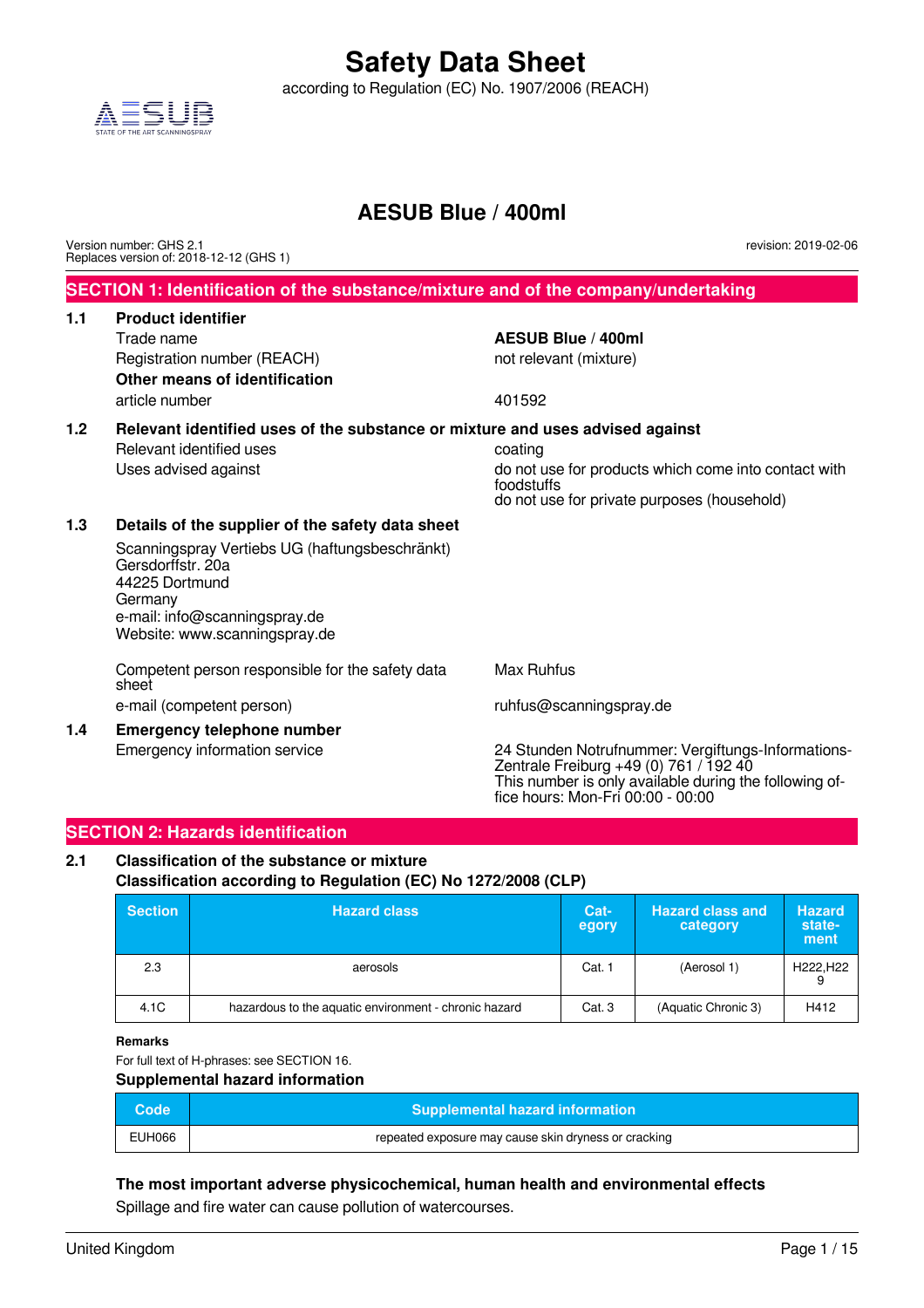

according to Regulation (EC) No. 1907/2006 (REACH)

### **AESUB Blue / 400ml**

Version number: GHS 2.1 Replaces version of: 2018-12-12 (GHS 1) revision: 2019-02-06

#### **2.2 Label elements**

**Labelling according to Regulation (EC) No 1272/2008 (CLP) Signal word Danger Pictograms** GHS02

#### **Hazard statements**

| H <sub>222</sub> | Extremely flammable aerosol.                       |
|------------------|----------------------------------------------------|
| H <sub>229</sub> | Pressurised container: May burst if heated.        |
| H412             | Harmful to aquatic life with long lasting effects. |

#### **Precautionary statements**

#### **Precautionary statements - prevention**

| <b>Drocautionary statements - storage</b> |                                                                                                   |  |  |  |  |
|-------------------------------------------|---------------------------------------------------------------------------------------------------|--|--|--|--|
| P <sub>273</sub>                          | Avoid release to the environment.                                                                 |  |  |  |  |
| P <sub>251</sub>                          | Do not pierce or burn, even after use.                                                            |  |  |  |  |
| P <sub>211</sub>                          | Do not spray on an open flame or other ignition source.                                           |  |  |  |  |
| P <sub>210</sub>                          | Keep away from heat, hot surfaces, sparks, open flames and other ignition sources. No<br>smoking. |  |  |  |  |
|                                           |                                                                                                   |  |  |  |  |

### **Precautionary statements - storage**

P410+P412 Protect from sunlight. Do not expose to temperatures exceeding 50 °C/122 °F.

### **Precautionary statements - disposal**

P501 Dispose of contents/container to industrial combustion plant.

#### **Additional labelling requirements**

EUH066 Repeated exposure may cause skin dryness or cracking.

#### **2.3 Other hazards**

There is no additional information.

### **SECTION 3: Composition/information on ingredients**

#### **3.1 Substances**

not relevant (mixture)

#### **3.2 Mixtures**

#### **Description of the mixture**

| <b>Name of substance</b> | <b>Identifier</b>                                                             | $wt\%$    | <b>Classification acc. to</b><br>1272/2008/EC   | <b>Pictograms</b> |
|--------------------------|-------------------------------------------------------------------------------|-----------|-------------------------------------------------|-------------------|
| cyclopentane             | CAS No<br>287-92-3<br>EC No<br>206-016-6<br>REACH Reg. No<br>01-2119463053-47 | $25 - 50$ | Flam. Liq. 2 / H225<br>Aquatic Chronic 3 / H412 |                   |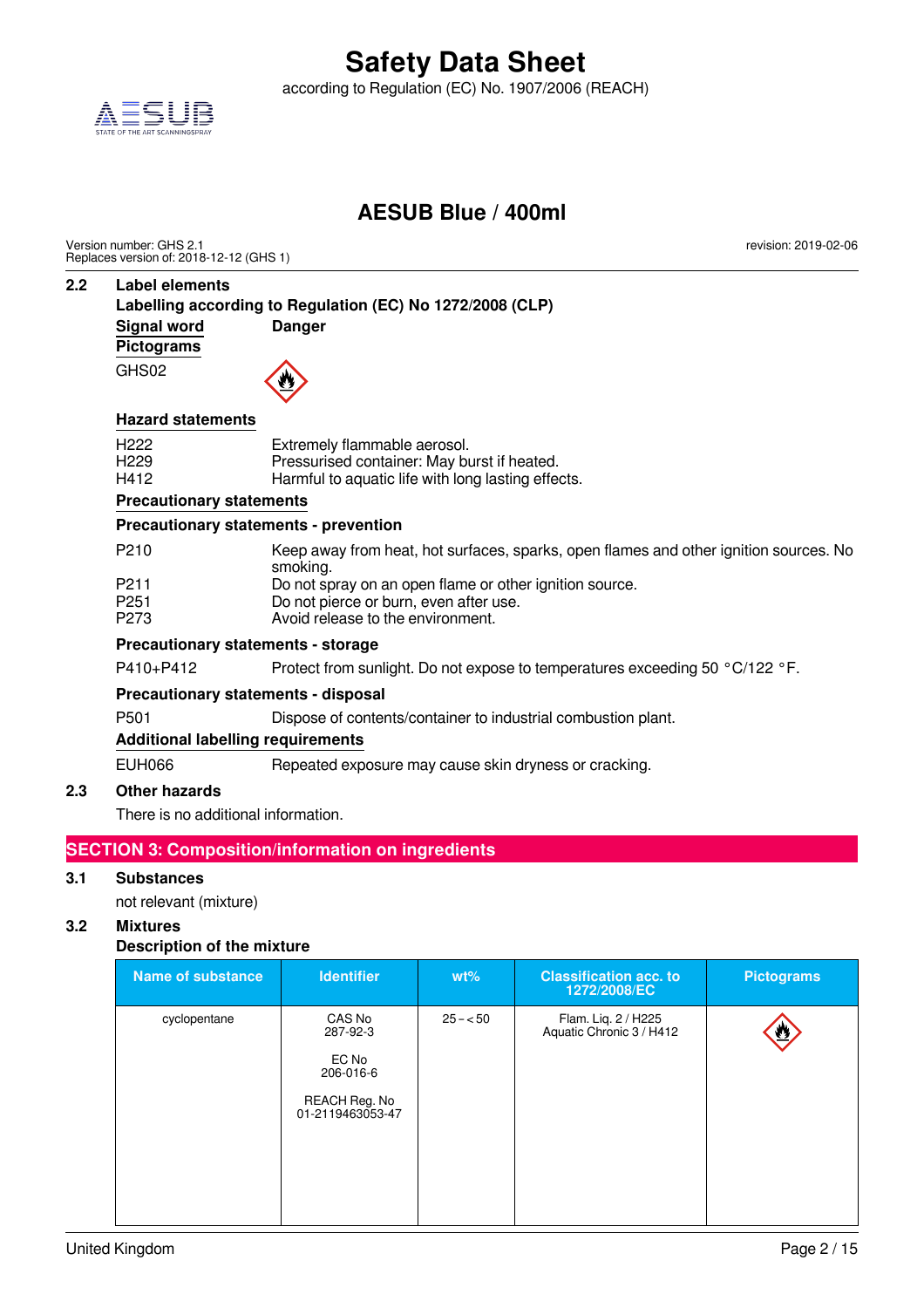according to Regulation (EC) No. 1907/2006 (REACH)



### **AESUB Blue / 400ml**

Version number: GHS 2.1 Replaces version of: 2018-12-12 (GHS 1)

> **Name of substance Identifier wt% Classification acc. to 1272/2008/EC Pictograms** propane CAS No 74-98-6 EC No 200-827-9 REACH Reg. No 01-2119486944-21 xxxx 25 – < 50 Flam. Gas 1 / H220 Press. Gas L / H280 ethanol **CAS No** 64-17-5 EC No 200-578-6 REACH Reg. No 01-2119457610-43 xxxx 10 – < 25 Flam. Liq. 2 / H225 Tricyclo[3.3.1.13,7]decane CAS No 281-23-2 EC No 206-001-4 REACH Reg. No 01-2120041464-63 xxxx 5 – < 10 Aquatic Acute 1 / H400 Hydrocarbons, C6-C7, isoalkanes, cyclics, <5% nhexane EC No 926-605-8 REACH Reg. No 01-2119486291-36 xxxx 1 – < 5 Flam. Liq. 2 / H225 STOT SE 3 / H336 Asp. Tox. 1 / H304 Aquatic Chronic 2 / H411 Hydrocarbons, C6-C7, n-alkanes, isoalkanes, cyclics, <5% n-hexane EC No 921-024-6 REACH Reg. No 01-2119475514-35 xxxx 1 – < 5 Flam. Liq. 2 / H225 Skin Irrit. 2 / H315 STOT SE 3 / H336 Asp. Tox. 1 / H304 Aquatic Chronic 2 / H411 Hydrocarbons, C6, isoalkanes, <5% n-hexane EC No 931-254-9 REACH Reg. No 01-2119484651-34 xxxx 1 – < 5 Flam. Liq. 2 / H225 Skin Irrit. 2 / H315 STOT SE 3 / H336 Asp. Tox. 1 / H304 Aquatic Chronic 2 / H411 Hydrocarbons, C7, n-alkanes, isoalkanes, cyclics EC No 927-510-4 REACH Reg. No 01-2119475515-33 xxxx 1 – < 5 Flam. Liq. 2 / H225 Skin Irrit. 2 / H315 STOT SE 3 / H336 Asp. Tox. 1 / H304 Aquatic Chronic 2 / H411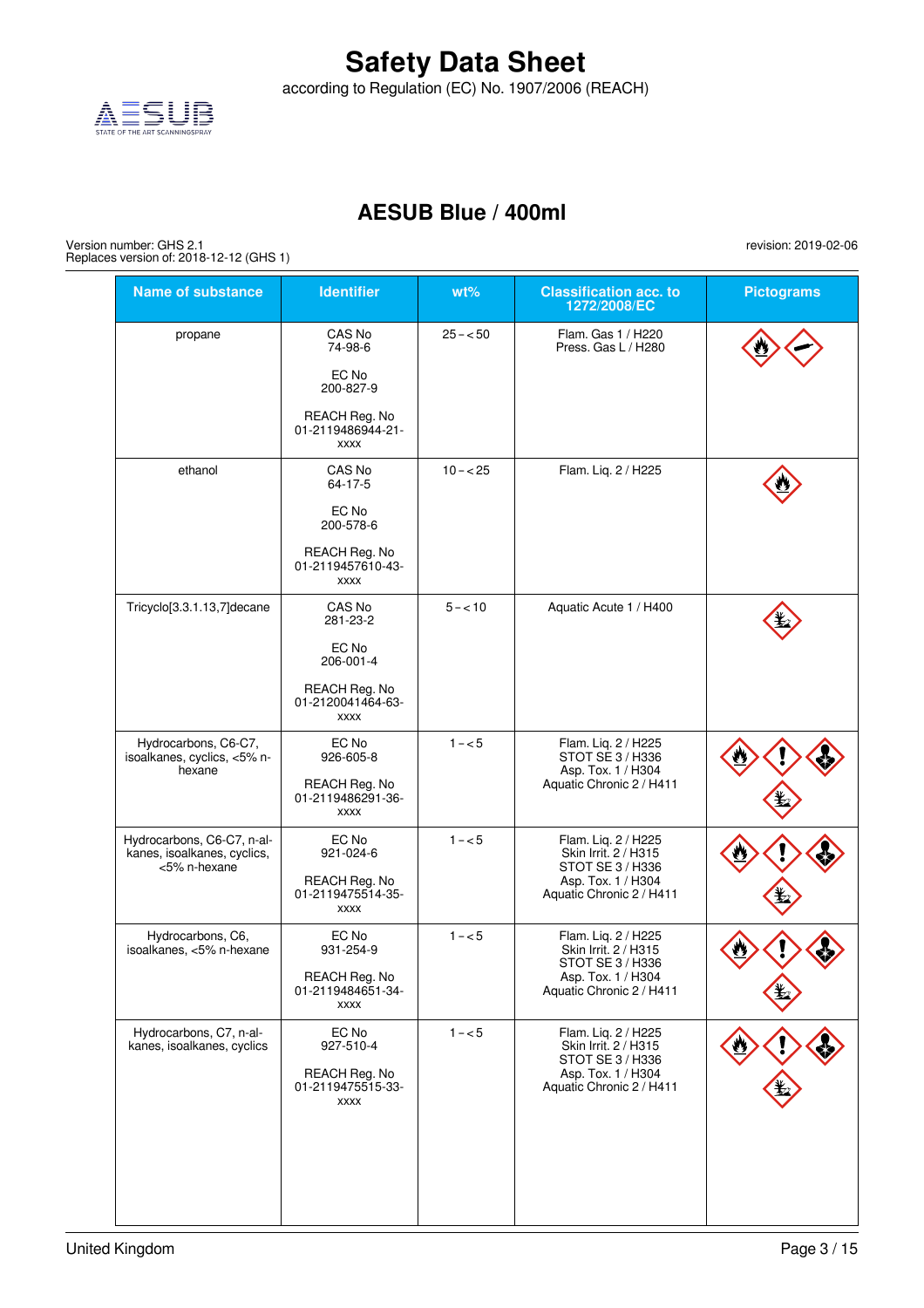according to Regulation (EC) No. 1907/2006 (REACH)



### **AESUB Blue / 400ml**

Version number: GHS 2.1 Replaces version of: 2018-12-12 (GHS 1)

| <b>Name of substance</b> | <b>Identifier</b>                                                                             | $wt\%$ | <b>Classification acc. to.</b><br>1272/2008/EC                                                                                                          | <b>Pictograms</b> |
|--------------------------|-----------------------------------------------------------------------------------------------|--------|---------------------------------------------------------------------------------------------------------------------------------------------------------|-------------------|
| n-hexane                 | CAS No<br>110-54-3<br>EC No<br>203-777-6<br>REACH Reg. No<br>01-2119480412-44-<br><b>XXXX</b> | < 1    | Flam. Lig. 2 / H225<br>Skin Irrit. 2 / H315<br>Repr. 2 / H361<br>STOT SE 3 / H336<br>STOT RE 2 / H373<br>Asp. Tox. 1 / H304<br>Aquatic Chronic 2 / H411 | ক∕<br>ゼ           |

For full text of abbreviations: see SECTION 16.

#### **SECTION 4: First aid measures**

### **4.1 Description of first aid measures**

#### **General notes**

Do not leave affected person unattended. Remove victim out of the danger area. Keep affected person warm, still and covered. Take off immediately all contaminated clothing. In all cases of doubt, or when symptoms persist, seek medical advice. In case of unconsciousness place person in the recovery position. Never give anything by mouth.

#### **Following inhalation**

If breathing is irregular or stopped, immediately seek medical assistance and start first aid actions. Provide fresh air.

#### **Following skin contact**

Wash with plenty of soap and water.

#### **Following eye contact**

Remove contact lenses, if present and easy to do. Continue rinsing. Irrigate copiously with clean, fresh water for at least 10 minutes, holding the eyelids apart.

#### **Following ingestion**

Rinse mouth with water (only if the person is conscious). Do NOT induce vomiting.

#### **4.2 Most important symptoms and effects, both acute and delayed**

Symptoms and effects are not known to date.

#### **4.3 Indication of any immediate medical attention and special treatment needed** none

#### **SECTION 5: Firefighting measures**

- **5.1 Extinguishing media Suitable extinguishing media** water spray, BC-powder **Unsuitable extinguishing media** water jet
- **5.2 Special hazards arising from the substance or mixture Hazardous combustion products**

nitrogen oxides (NOx), carbon monoxide (CO), carbon dioxide (CO2)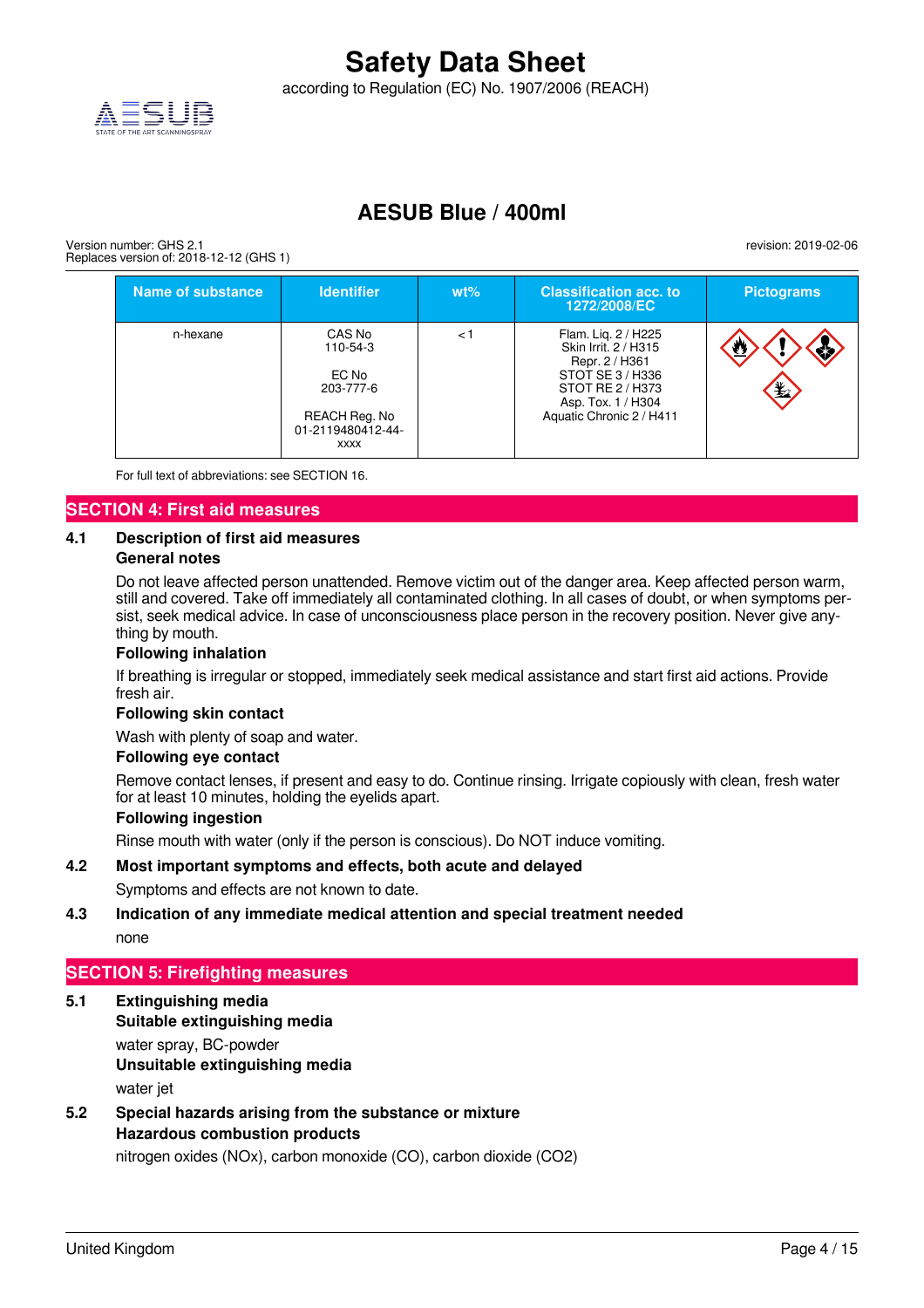

according to Regulation (EC) No. 1907/2006 (REACH)

### **AESUB Blue / 400ml**

Version number: GHS 2.1 Replaces version of: 2018-12-12 (GHS 1)

revision: 2019-02-06

#### **5.3 Advice for firefighters**

In case of fire and/or explosion do not breathe fumes. Co-ordinate firefighting measures to the fire surroundings. Do not allow firefighting water to enter drains or water courses. Collect contaminated firefighting water separately. Fight fire with normal precautions from a reasonable distance.

#### **SECTION 6: Accidental release measures**

### **6.1 Personal precautions, protective equipment and emergency procedures**

**For non-emergency personnel**

Remove persons to safety.

#### **For emergency responders**

Wear breathing apparatus if exposed to vapours/dust/spray/gases.

#### **6.2 Environmental precautions**

Keep away from drains, surface and ground water. Retain contaminated washing water and dispose of it. If substance has entered a water course or sewer, inform the responsible authority.

#### **6.3 Methods and material for containment and cleaning up**

#### **Advices on how to contain a spill**

Covering of drains.

#### **Other information relating to spills and releases**

Place in appropriate containers for disposal. Ventilate affected area.

#### **6.4 Reference to other sections**

Hazardous combustion products: see section 5. Personal protective equipment: see section 8. Incompatible materials: see section 10. Disposal considerations: see section 13.

#### **SECTION 7: Handling and storage**

#### **7.1 Precautions for safe handling**

#### **Recommendations**

#### **• Measures to prevent fire as well as aerosol and dust generation**

Use local and general ventilation. Use only in well-ventilated areas.

#### **Advice on general occupational hygiene**

Wash hands after use. Do not eat, drink and smoke in work areas. Remove contaminated clothing and protective equipment before entering eating areas. Never keep food or drink in the vicinity of chemicals. Never place chemicals in containers that are normally used for food or drink. Keep away from food, drink and animal feedingstuffs.

#### **7.2 Conditions for safe storage, including any incompatibilities Managing of associated risks**

#### **• Flammability hazards**

Do not spray on an open flame or other ignition source. Protect from sunlight.

#### **Incompatible substances or mixtures**

Observe hints for combined storage.

#### **Consideration of other advice**

#### **• Packaging compatibilities**

Only packagings which are approved (e.g. acc. to ADR) may be used.

#### **7.3 Specific end use(s)**

See section 16 for a general overview.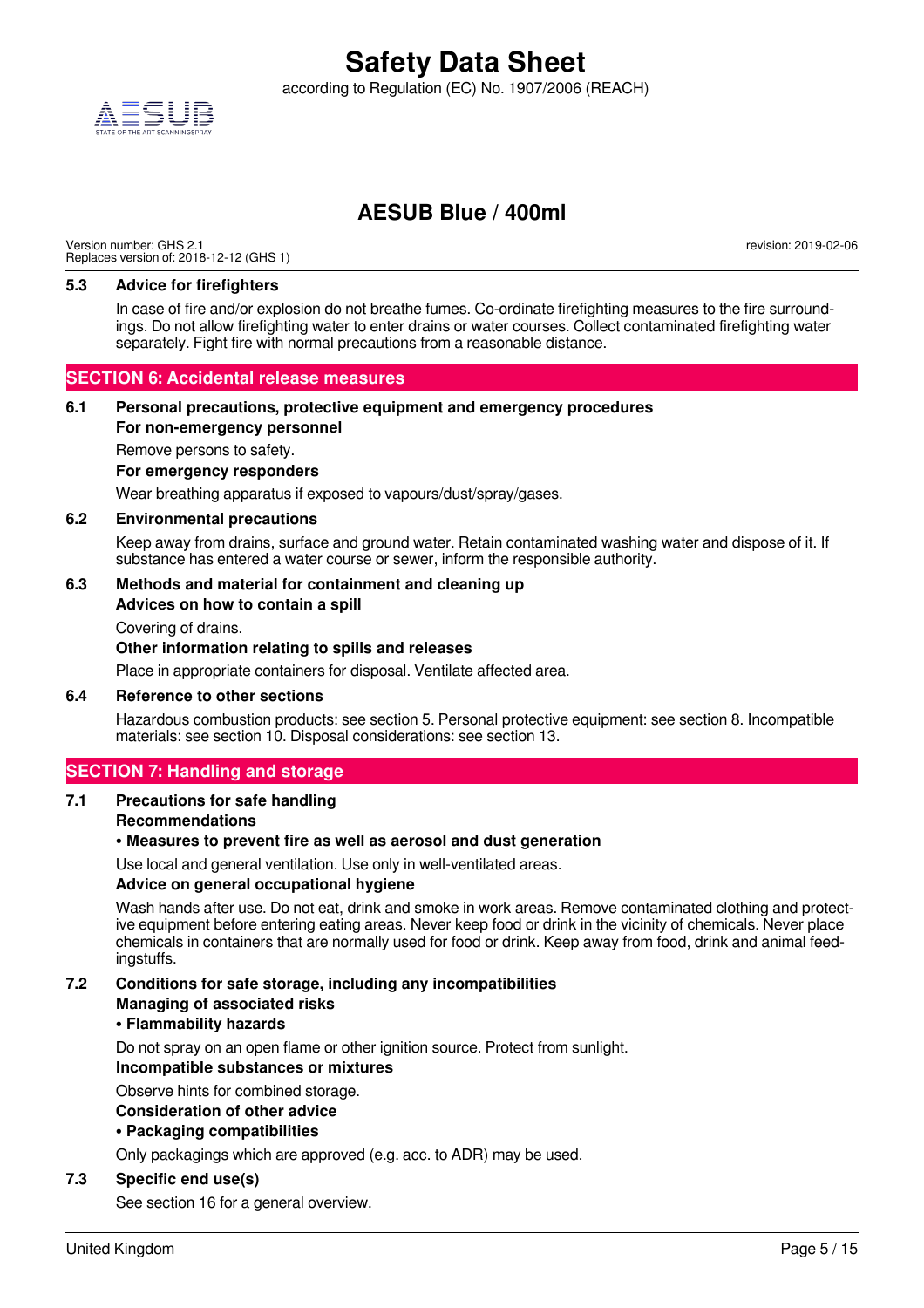according to Regulation (EC) No. 1907/2006 (REACH)



### **AESUB Blue / 400ml**

Version number: GHS 2.1 Replaces version of: 2018-12-12 (GHS 1) revision: 2019-02-06

### **SECTION 8: Exposure controls/personal protection**

#### **8.1 Control parameters**

#### **National limit values**

#### **Occupational exposure limit values (Workplace Exposure Limits)**

| Cou<br>ntry | <b>Name of agent</b>                       | <b>CAS No</b> | <b>Iden</b><br>tifier | <b>TWA</b><br>[ppm] | <b>TWA</b><br>[mg]<br>$\mathsf{[m^3]}$ | <b>STEL</b><br>[ppm] | <b>STEL</b><br>[mg]<br>m <sup>3</sup> | Ceil-<br>ing-C<br>[ppm] | Ceil-<br>ing-C<br>[mg]<br>m <sup>3</sup> | <b>Nota</b><br>tion | <b>Sour</b><br>ce |
|-------------|--------------------------------------------|---------------|-----------------------|---------------------|----------------------------------------|----------------------|---------------------------------------|-------------------------|------------------------------------------|---------------------|-------------------|
| EU          | n-hexane                                   | 110-54-3      | <b>IOEL</b><br>٧      | 20                  | 72                                     |                      |                                       |                         |                                          |                     | 2006/<br>15/EC    |
| <b>GB</b>   | hydrocarbon mix-<br>ture (RCP meth-<br>od) |               | WEL                   |                     | 1,500                                  |                      | 3,000                                 |                         |                                          |                     | EH40/<br>2005     |
| GB          | n-hexane                                   | 110-54-3      | <b>WEL</b>            | 20                  | 72                                     |                      |                                       |                         |                                          |                     | EH40/<br>2005     |
| GB          | cycloalkanes, C5-<br>C <sub>6</sub>        | 287-92-3      | <b>WEL</b>            |                     | 1,800                                  |                      |                                       |                         |                                          |                     | EH40/<br>2005     |
| GB          | ethanol                                    | 64-17-5       | WEL                   | 1,000               | 1,920                                  |                      |                                       |                         |                                          |                     | EH40/<br>2005     |

## **Notation**<br>Ceiling-C

Ceiling-C Ceiling value is a limit value above which exposure should not occur<br>STEL Short-term exposure limit: a limit value above which exposure should

Short-term exposure limit: a limit value above which exposure should not occur and which is related to a 15-minute period (unless otherwise specified)

TWA Time-weighted average (long-term exposure limit): measured or calculated in relation to a reference period of 8 hours timeweighted average (unless otherwise specified)

#### **Relevant DNELs/DMELs/PNECs and other threshold levels • relevant DNELs of components of the mixture**

| Name of sub-<br><b>stance</b>                                               | <b>CAS</b><br><b>No</b> | End-<br>point | <b>Threshold</b><br>level | <b>Protection goal,</b><br>route of expos-<br>ure | <b>Used in</b>         | <b>Exposure time</b>            |
|-----------------------------------------------------------------------------|-------------------------|---------------|---------------------------|---------------------------------------------------|------------------------|---------------------------------|
| ethanol                                                                     | 64-17-5                 | <b>DNEL</b>   | 1,900 mg/m <sup>3</sup>   | human, inhalatory                                 | worker (in-<br>dustry) | acute - local effects           |
| ethanol                                                                     | 64-17-5                 | <b>DNEL</b>   | 343 mg/kg                 | human, dermal                                     | worker (in-<br>dustry) | chronic - systemic ef-<br>fects |
| ethanol                                                                     | 64-17-5                 | <b>DNEL</b>   | 950 mg/m $3$              | human, inhalatory                                 | worker (in-<br>dustry) | chronic - systemic ef-<br>fects |
| Hydrocarbons, C6-<br>C7, isoalkanes, cyc-<br>lics, <5% n-hexane             |                         | <b>DNEL</b>   | 13,964 mg/kg              | human, dermal                                     | worker (in-<br>dustry) | chronic - systemic ef-<br>fects |
| Hydrocarbons, C6-<br>C7, isoalkanes, cyc-<br>lics, $<5\%$ n-hexane          |                         | <b>DNEL</b>   | 5,306 mg/m <sup>3</sup>   | human, inhalatory                                 | worker (in-<br>dustry) | chronic - systemic ef-<br>fects |
| Hydrocarbons, C6-<br>C7, n-alkanes,<br>isoalkanes, cyclics,<br><5% n-hexane |                         | <b>DNEL</b>   | 773 mg/kg                 | human, dermal                                     | worker (in-<br>dustry) | chronic - systemic ef-<br>fects |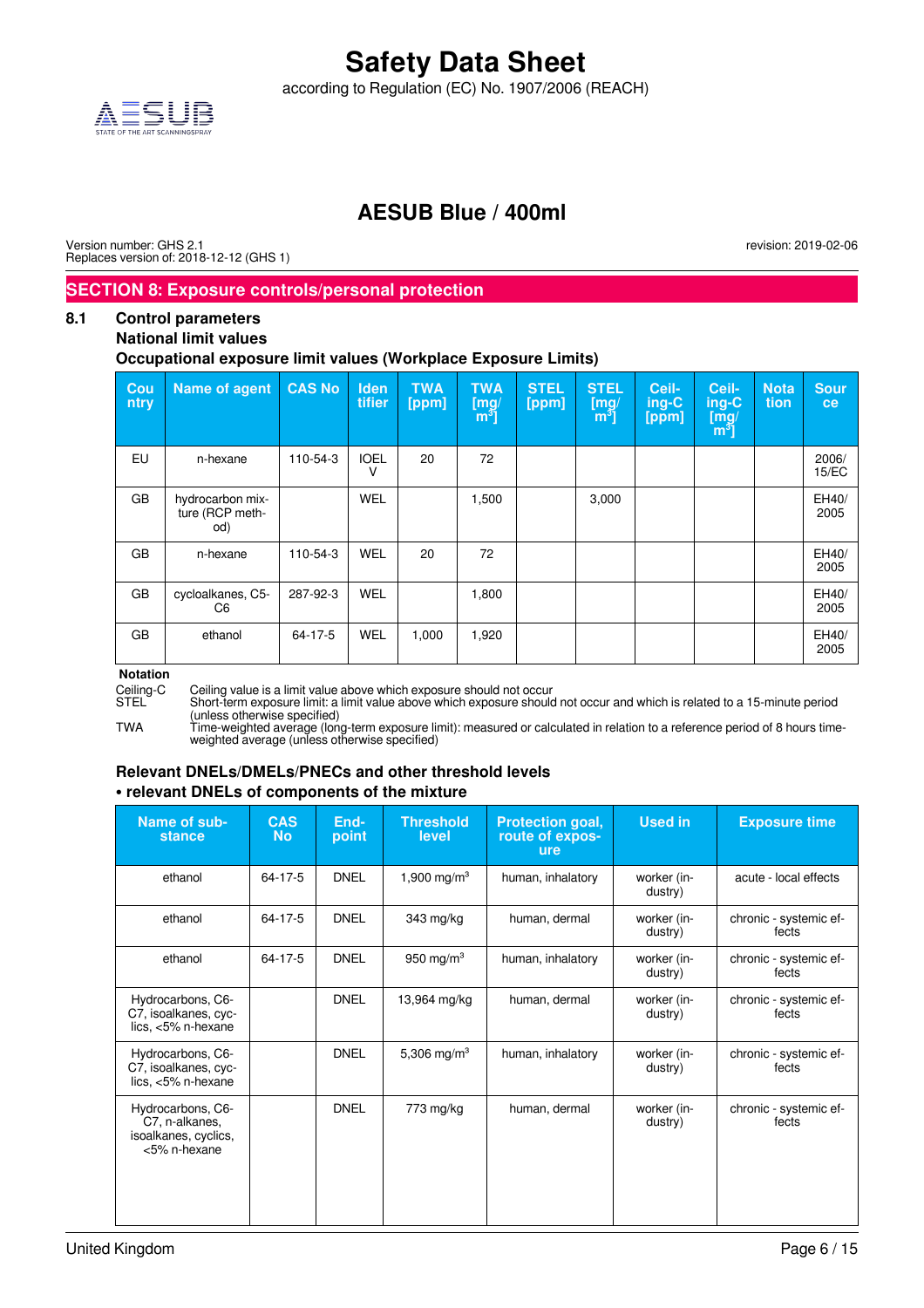according to Regulation (EC) No. 1907/2006 (REACH)



### **AESUB Blue / 400ml**

Version number: GHS 2.1 Replaces version of: 2018-12-12 (GHS 1)

| Name of sub-<br>stance                                                      | <b>CAS</b><br><b>No</b> | End-<br>point | <b>Threshold</b><br>level | Protection goal,<br>route of expos-<br>ure | <b>Used in</b>         | <b>Exposure time</b>            |
|-----------------------------------------------------------------------------|-------------------------|---------------|---------------------------|--------------------------------------------|------------------------|---------------------------------|
| Hydrocarbons, C6-<br>C7, n-alkanes,<br>isoalkanes, cyclics,<br><5% n-hexane |                         | <b>DNFI</b>   | 2,035 mg/m <sup>3</sup>   | human, inhalatory                          | worker (in-<br>dustry) | chronic - systemic ef-<br>fects |
| Hydrocarbons, C6,<br>isoalkanes, <5% n-<br>hexane                           |                         | <b>DNFI</b>   | 5,306 mg/m <sup>3</sup>   | human, inhalatory                          | worker (in-<br>dustry) | chronic - systemic ef-<br>fects |
| Hydrocarbons, C6,<br>isoalkanes. <5% n-<br>hexane                           |                         | <b>DNEL</b>   | 13,964 mg/kg<br>bw/day    | human, dermal                              | worker (in-<br>dustry) | chronic - systemic ef-<br>fects |
| Hydrocarbons, C7, n-<br>alkanes, isoalkanes,<br>cyclics                     |                         | <b>DNFI</b>   | 300 mg/kg                 | human, dermal                              | worker (in-<br>dustry) | chronic - systemic ef-<br>fects |
| Hydrocarbons, C7, n-<br>alkanes, isoalkanes,<br>cyclics                     |                         | <b>DNFI</b>   | 2,085 mg/m <sup>3</sup>   | human, inhalatory                          | worker (in-<br>dustry) | chronic - systemic ef-<br>fects |
| n-hexane                                                                    | 110-54-3                | <b>DNEL</b>   | 11 mg/kg                  | human, dermal                              | worker (in-<br>dustry) | chronic - systemic ef-<br>fects |
| n-hexane                                                                    | 110-54-3                | <b>DNEL</b>   | 75 mg/m <sup>3</sup>      | human, inhalatory                          | worker (in-<br>dustry) | chronic - systemic ef-<br>fects |

#### **• relevant PNECs of components of the mixture**

| Name of sub-<br>stance | <b>CAS</b><br><b>No</b> | End-<br>point | <b>Threshold</b><br>level | <b>Organism</b>   | <b>Environ-</b><br>mental com-<br>partment | <b>Exposure time</b>              |
|------------------------|-------------------------|---------------|---------------------------|-------------------|--------------------------------------------|-----------------------------------|
| ethanol                | 64-17-5                 | <b>PNEC</b>   | 580 $mg/1$                | aquatic organisms | sewage treat-<br>ment plant<br>(STP)       | short-term (single in-<br>stance) |
| ethanol                | 64-17-5                 | <b>PNEC</b>   | $2.75 \frac{mg}{l}$       | aquatic organisms | water                                      | intermittent release              |

#### **8.2 Exposure controls**

#### **Appropriate engineering controls**

General ventilation.

#### **Individual protection measures (personal protective equipment)**

Personal protective equipment shall be used when the risks cannot be avoided or sufficiently limited by technical means of collective protection or by measures, methods or procedures of work organization.

#### **Eye/face protection**

Wear eye/face protection.

#### **Skin protection**

#### **• hand protection**

Wear suitable gloves. Check leak-tightness/impermeability prior to use. For special purposes, it is recommended to check the resistance to chemicals of the protective gloves mentioned above together with the supplier of these gloves.

#### **• other protection measures**

Take recovery periods for skin regeneration. Preventive skin protection (barrier creams/ointments) is recommended. Wash hands thoroughly after handling.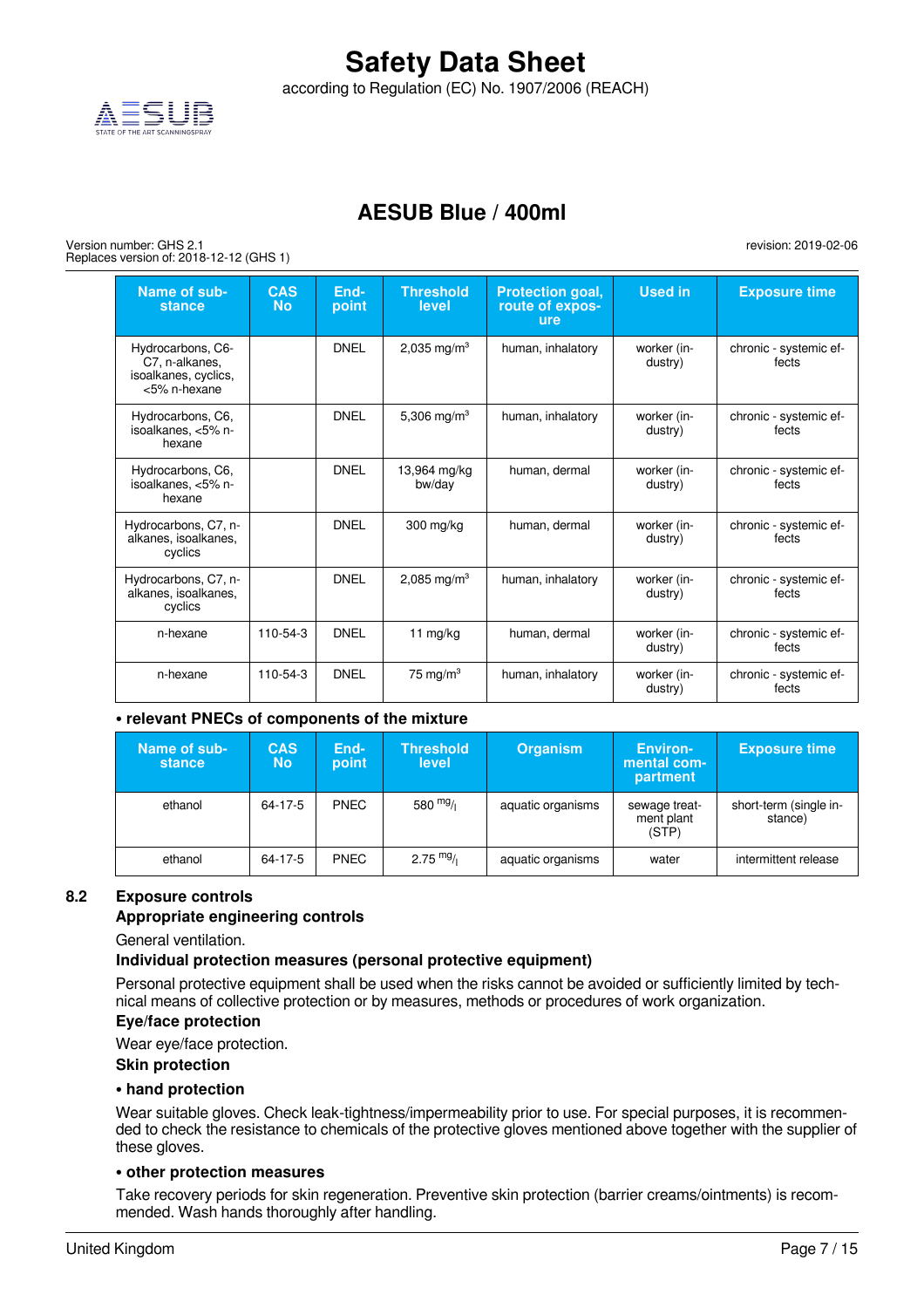

according to Regulation (EC) No. 1907/2006 (REACH)



### **AESUB Blue / 400ml**

Version number: GHS 2.1 Replaces version of: 2018-12-12 (GHS 1) revision: 2019-02-06

#### **Respiratory protection**

[In case of inadequate ventilation] wear respiratory protection.

#### **Environmental exposure controls**

Use appropriate container to avoid environmental contamination. Keep away from drains, surface and ground water.

#### **SECTION 9: Physical and chemical properties 9.1 Information on basic physical and chemical properties Appearance** Physical state and according the aerosol (spray aerosol) Colour various contracts and the colour various various Odour characteristic characteristic characteristic **Other physical and chemical parameters** pH (value) Melting point/freezing point not determined Initial boiling point and boiling range -161.5 °C at 1,013 hPa Flash point  $\leq$ -29 °C at 101.3 kPa Evaporation rate not determined Flammability (solid, gas) Flammable aerosol in accordance with GHS criteria Explosive limits • lower explosion limit (LEL) 0.6 vol% • upper explosion limit (UEL) 15 vol% Vapour pressure 25 kPa at 20 °C Density **Density Density not determined** Relative density **Information** on this property is not available. Solubility(ies) and the solubility(ies) and the solubility(ies) and the solubility(ies) and the solubility(ies Partition coefficient n-octanol/water (log KOW) This information is not available. Auto-ignition temperature 264 °C Viscosity not relevant (aerosol) Explosive properties none Oxidising properties none **9.2 Other information** Solvent content 67.36 % Solid content 0 % propellant content 32.64 %

#### **SECTION 10: Stability and reactivity**

#### **10.1 Reactivity**

Concerning incompatibility: see below "Conditions to avoid" and "Incompatible materials". The mixture contains reactive substance(s): risk of ignition

#### **10.2 Chemical stability**

See below "Conditions to avoid".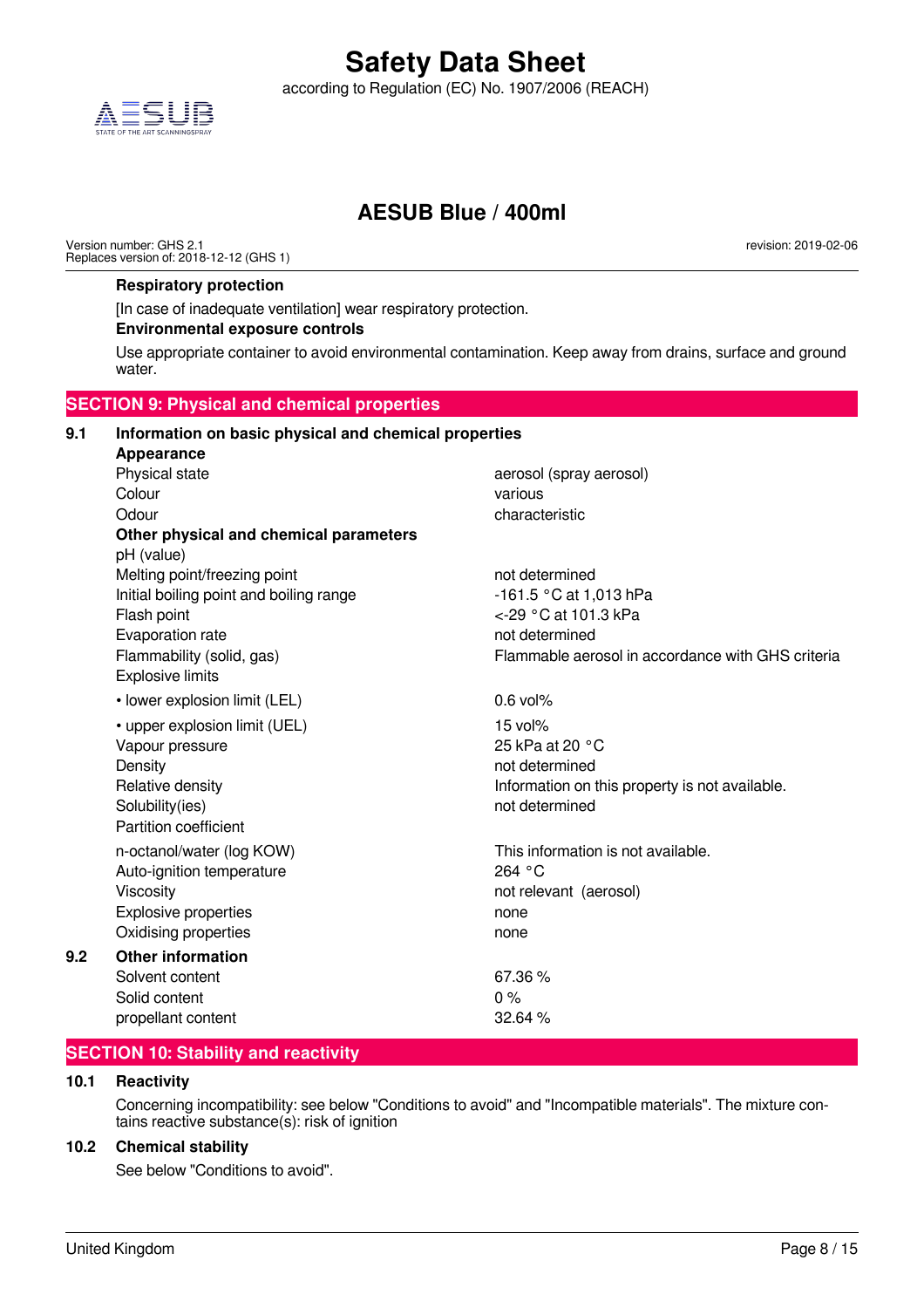according to Regulation (EC) No. 1907/2006 (REACH)



### **AESUB Blue / 400ml**

Version number: GHS 2.1 Replaces version of: 2018-12-12 (GHS 1) revision: 2019-02-06

#### **10.3 Possibility of hazardous reactions**

No known hazardous reactions.

#### **10.4 Conditions to avoid**

Do not spray on an open flame or other ignition source. - Keep away from heat.

#### **Hints to prevent fire or explosion**

Protect from sunlight.

**Physical stresses which might result in a hazardous situation and have to be avoided** strong shocks

#### **10.5 Incompatible materials**

oxidisers

#### **10.6 Hazardous decomposition products**

Reasonably anticipated hazardous decomposition products produced as a result of use, storage, spill and heating are not known. Hazardous combustion products: see section 5.

#### **SECTION 11: Toxicological information**

#### **11.1 Information on toxicological effects**

Test data are not available for the complete mixture.

#### **Classification procedure**

The method for classification of the mixture is based on ingredients of the mixture (additivity formula).

#### **Classification according to GHS (1272/2008/EC, CLP)**

#### **Acute toxicity**

Shall not be classified as acutely toxic.

#### **Skin corrosion/irritation**

Shall not be classified as corrosive/irritant to skin.

#### **Serious eye damage/eye irritation**

Shall not be classified as seriously damaging to the eye or eye irritant.

#### **Respiratory or skin sensitisation**

Shall not be classified as a respiratory or skin sensitiser.

#### **Summary of evaluation of the CMR properties**

Shall not be classified as germ cell mutagenic, carcinogenic nor as a reproductive toxicant.

#### **Specific target organ toxicity (STOT)**

Shall not be classified as a specific target organ toxicant.

#### **Aspiration hazard**

Shall not be classified as presenting an aspiration hazard.

#### **Other information**

Repeated exposure may cause skin dryness or cracking.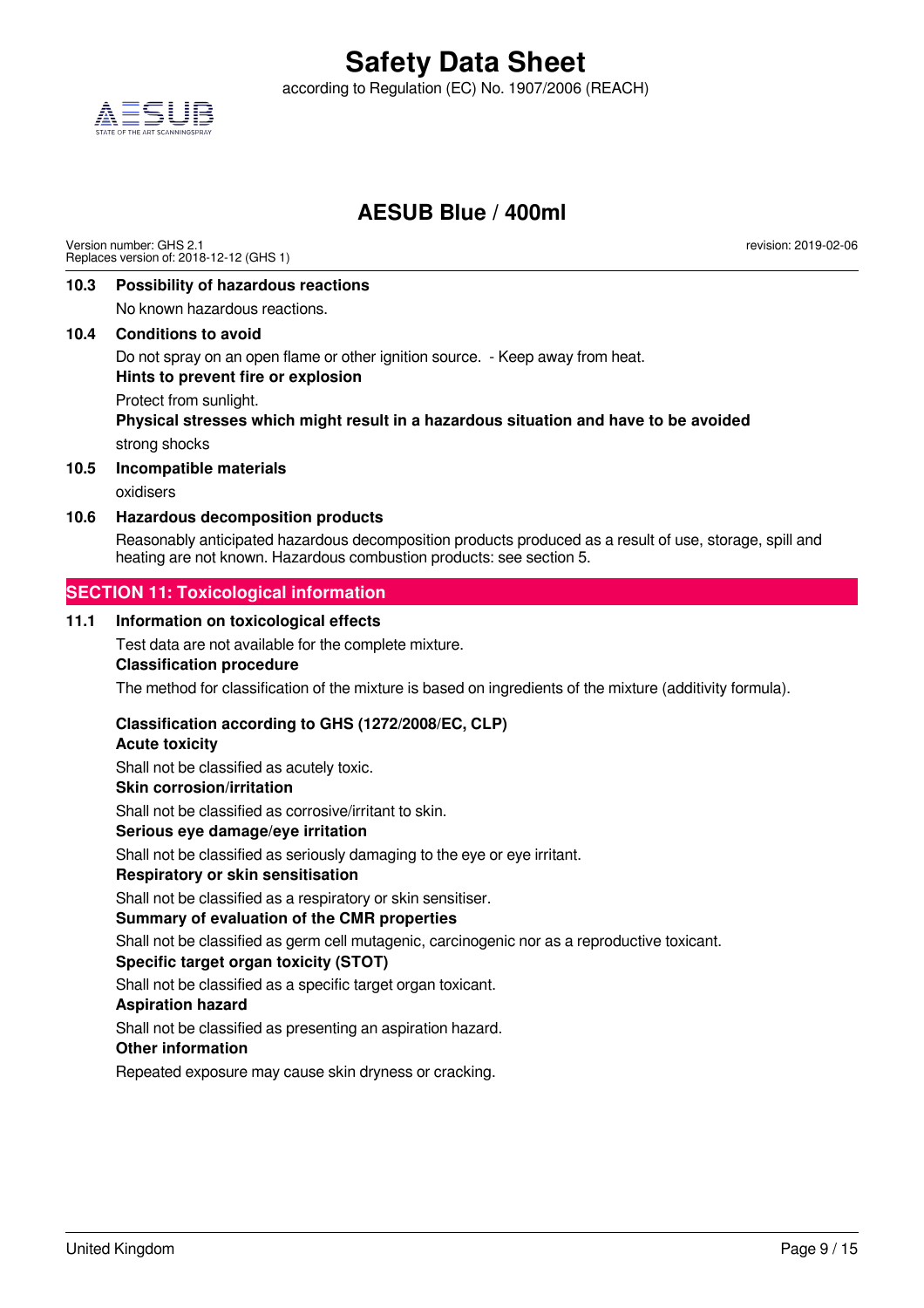according to Regulation (EC) No. 1907/2006 (REACH)



### **AESUB Blue / 400ml**

Version number: GHS 2.1 Replaces version of: 2018-12-12 (GHS 1) revision: 2019-02-06

#### **SECTION 12: Ecological information**

#### **12.1 Toxicity**

Harmful to aquatic life with long lasting effects.

#### **Aquatic toxicity (acute)**

**Aquatic toxicity (acute) of components of the mixture**

| <b>Name of substance</b>                                             | <b>CAS No</b> | <b>Endpoint</b>  | <b>Value</b>         | <b>Species</b>             | <b>Exposure</b><br>time |
|----------------------------------------------------------------------|---------------|------------------|----------------------|----------------------------|-------------------------|
| propane                                                              | 74-98-6       | <b>LC50</b>      | 27.98 $mg/$          | fish                       | 96 h                    |
| propane                                                              | 74-98-6       | EC <sub>50</sub> | 7.71 $mg/1$          | algae                      | 96 h                    |
| ethanol                                                              | 64-17-5       | LC50             | 14.2 $9/1$           | fish                       | 96 h                    |
| ethanol                                                              | 64-17-5       | <b>EC50</b>      | 12.9 $9/1$           | fish                       | 96 h                    |
| Hydrocarbons, C6-C7, isoalkanes,<br>cyclics, <5% n-hexane            |               | <b>LL50</b>      | $12 \frac{mg}{l}$    | fish                       | 96 h                    |
| Hydrocarbons, C6-C7, isoalkanes,<br>cyclics, <5% n-hexane            |               | <b>EL50</b>      | 17.06 $mg/$          | aquatic inverteb-<br>rates | 48h                     |
| Hydrocarbons, C6-C7, n-alkanes,<br>isoalkanes, cyclics, <5% n-hexane |               | <b>LL50</b>      | 15.8 $mg/$           | fish                       | 72 h                    |
| Hydrocarbons, C6-C7, n-alkanes,<br>isoalkanes, cyclics, <5% n-hexane |               | <b>EL50</b>      | $3 \frac{mg}{l}$     | aquatic inverteb-<br>rates | 48 h                    |
| Hydrocarbons, C6, isoalkanes, <5%<br>n-hexane                        |               | <b>LL50</b>      | 18.27 $mg/$          | fish                       | 96 h                    |
| Hydrocarbons, C6, isoalkanes, <5%<br>n-hexane                        |               | <b>EL50</b>      | 31.9 $mg/$           | aquatic inverteb-<br>rates | 48h                     |
| Hydrocarbons, C7, n-alkanes,<br>isoalkanes, cyclics                  |               | <b>LL50</b>      | $>13.4 \frac{mg}{l}$ | fish                       | 96 h                    |
| n-hexane                                                             | 110-54-3      | <b>LL50</b>      | 12.51 $mg/$          | fish                       | 96 h                    |
| n-hexane                                                             | 110-54-3      | <b>EL50</b>      | 21.85 $mg/$          | aquatic inverteb-<br>rates | 48h                     |

#### **Aquatic toxicity (chronic)**

May cause long-term adverse effects in the aquatic environment. **Aquatic toxicity (chronic) of components of the mixture**

| <b>Name of substance</b>                                             | <b>CAS No</b> | <b>Endpoint</b> | <b>Value</b>      | <b>Species</b>             | <b>Exposure</b><br>time |
|----------------------------------------------------------------------|---------------|-----------------|-------------------|----------------------------|-------------------------|
| ethanol                                                              | 64-17-5       | <b>LC50</b>     | $>0.08$ mg/       | fish                       | 42 d                    |
| ethanol                                                              | 64-17-5       | <b>EC50</b>     | $22.6\frac{9}{1}$ | algae                      | 10d                     |
| ethanol                                                              | 64-17-5       | ErC50           | 675 $mg/1$        | algae                      | 4 d                     |
| Hydrocarbons, C6-C7, n-alkanes,<br>isoalkanes, cyclics, <5% n-hexane |               | EL50            | $12 \frac{mg}{l}$ | aquatic inverteb-<br>rates | 24 h                    |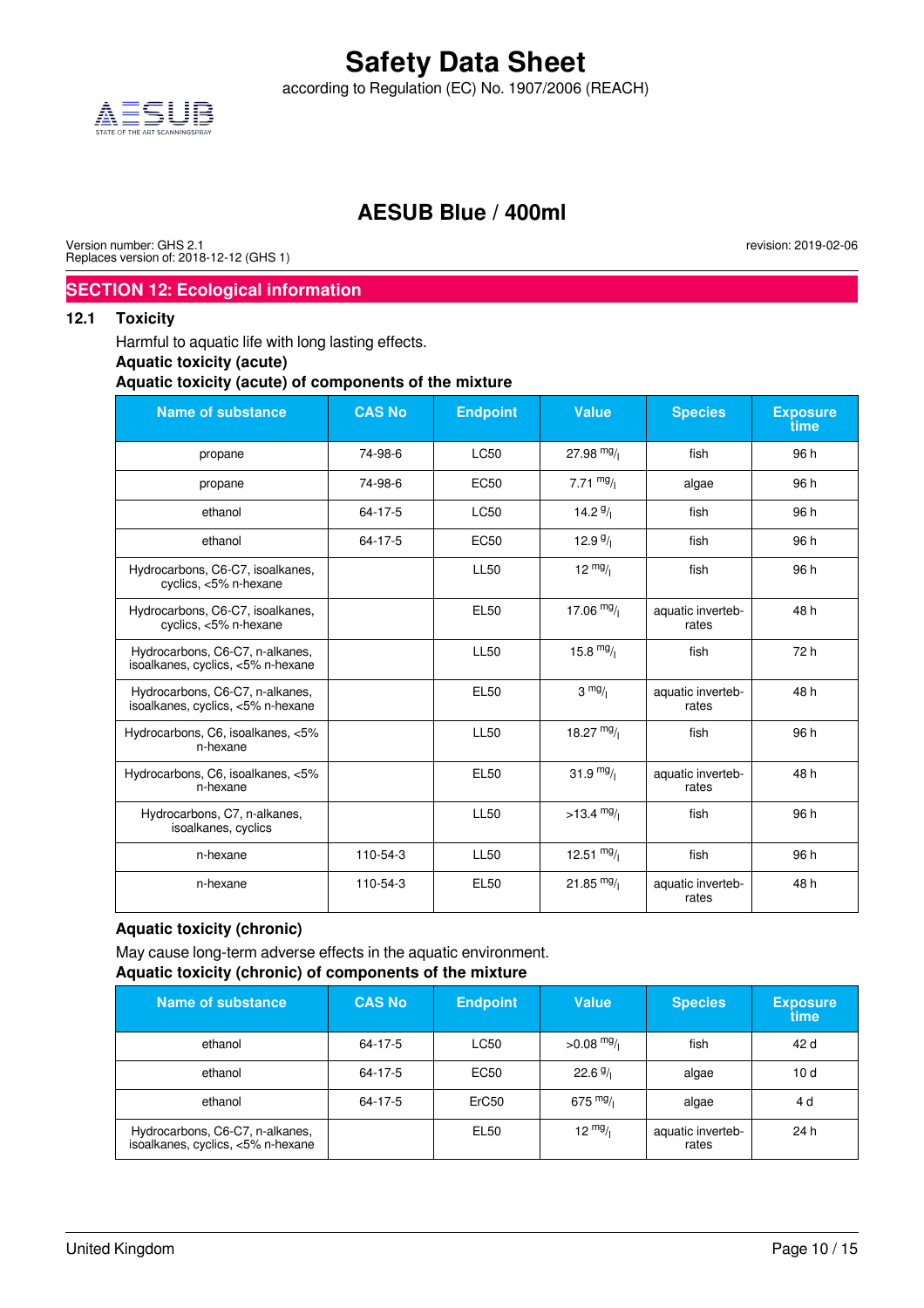according to Regulation (EC) No. 1907/2006 (REACH)



### **AESUB Blue / 400ml**

Version number: GHS 2.1 Replaces version of: 2018-12-12 (GHS 1) revision: 2019-02-06

#### **12.2 Persistence and degradability Degradability of components of the mixture**

| <b>Name of substance</b>                                             | <b>CAS No</b> | <b>Process</b>   | <b>Degradation</b><br>rate | Time |
|----------------------------------------------------------------------|---------------|------------------|----------------------------|------|
| ethanol                                                              | 64-17-5       | oxygen depletion | 74 %                       | 5 d  |
| Hydrocarbons, C6-C7, isoalkanes,<br>cyclics, <5% n-hexane            |               | oxygen depletion | 83%                        | 10d  |
| Hydrocarbons, C6-C7, n-alkanes,<br>isoalkanes, cyclics, <5% n-hexane |               | oxygen depletion | 83%                        | 16d  |
| Hydrocarbons, C6, isoalkanes, <5%<br>n-hexane                        |               | oxygen depletion | 83%                        | 10d  |

#### **12.3 Bioaccumulative potential**

Data are not available.

#### **Bioaccumulative potential of components of the mixture**

| Name of substance                             | <b>CAS No</b> | <b>BCF</b> | Log KOW                                  | <b>BOD5/COD</b> |
|-----------------------------------------------|---------------|------------|------------------------------------------|-----------------|
| propane                                       | 74-98-6       |            | 1.09 (pH value: 7, 20 $^{\circ}$ C)      |                 |
| ethanol                                       | 64-17-5       |            | $-0.35$ (pH value: 7.4, 24 $^{\circ}$ C) |                 |
| Hydrocarbons, C6, isoalkanes, <5%<br>n-hexane |               | 501.2      | 3.6 (pH value: 7, 20 $^{\circ}$ C)       |                 |
| n-hexane                                      | 110-54-3      | 501.2      | 4 (pH value: 7, 20 $^{\circ}$ C)         |                 |

#### **12.4 Mobility in soil**

Data are not available.

#### **12.5 Results of PBT and vPvB assessment**

Data are not available.

#### **12.6 Other adverse effects**

Data are not available.

#### **SECTION 13: Disposal considerations**

#### **13.1 Waste treatment methods**

#### **Sewage disposal-relevant information**

Do not empty into drains. Avoid release to the environment. Refer to special instructions/safety data sheets.

#### **Waste treatment of containers/packagings**

It is a dangerous waste; only packagings which are approved (e.g. acc. to ADR) may be used. Completely emptied packages can be recycled. Handle contaminated packages in the same way as the substance itself.

#### **Remarks**

Please consider the relevant national or regional provisions. Waste shall be separated into the categories that can be handled separately by the local or national waste management facilities.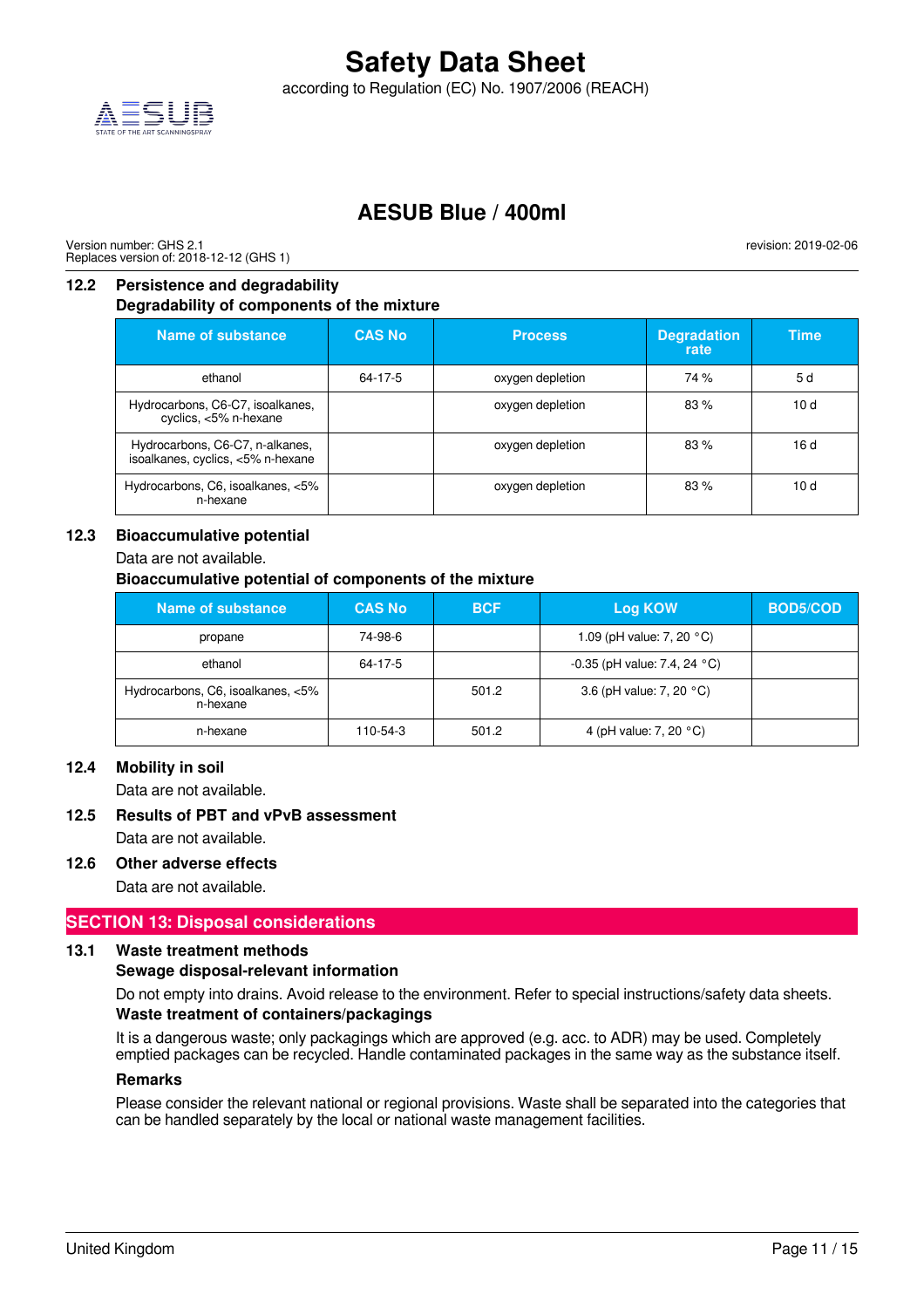according to Regulation (EC) No. 1907/2006 (REACH)



### **AESUB Blue / 400ml**

|      | Version number: GHS 2.1<br>Replaces version of: 2018-12-12 (GHS 1)           | revision: 2019-02-06                                                            |
|------|------------------------------------------------------------------------------|---------------------------------------------------------------------------------|
|      | <b>SECTION 14: Transport information</b>                                     |                                                                                 |
| 14.1 | UN number                                                                    | 1950                                                                            |
| 14.2 | UN proper shipping name                                                      | <b>AEROSOLS</b>                                                                 |
| 14.3 | Transport hazard class(es)                                                   |                                                                                 |
|      | Class                                                                        | 2 (gases) (aerosol)                                                             |
|      | Subsidiary risk(s)                                                           | 2.1 (flammability)                                                              |
| 14.4 | Packing group                                                                | not assigned to a packing group                                                 |
| 14.5 | Environmental hazards                                                        | none (non-environmentally hazardous acc. to the dangerous<br>goods regulations) |
| 14.6 | Special precautions for user                                                 |                                                                                 |
|      | Provisions for dangerous goods (ADR) should be complied within the premises. |                                                                                 |
| 14.7 | Transport in bulk according to Annex II of MARPOL and the IBC Code           |                                                                                 |
|      | The cargo is not intended to be carried in bulk.                             |                                                                                 |
|      | Information for each of the UN Model Regulations                             | . Transport of dangerous goods by road, rail and inland waterway (ADR/RID/ADN)  |
|      | UN number                                                                    | 1950                                                                            |
|      | Proper shipping name<br>Class                                                | <b>AEROSOLS</b><br>$\overline{c}$                                               |
|      | Classification code                                                          | 5F                                                                              |
|      | Danger label(s)                                                              | 2.1                                                                             |
|      |                                                                              |                                                                                 |
|      | Special provisions (SP)                                                      | 190, 327, 344, 625                                                              |
|      | Excepted quantities (EQ)                                                     | E <sub>0</sub>                                                                  |
|      | Limited quantities (LQ)                                                      | 1 <sub>L</sub>                                                                  |
|      | Transport category (TC)<br>Tunnel restriction code (TRC)                     | $\overline{c}$<br>D                                                             |
|      | • International Maritime Dangerous Goods Code (IMDG)                         |                                                                                 |
|      | UN number                                                                    | 1950                                                                            |
|      | Proper shipping name                                                         | <b>AEROSOLS</b>                                                                 |
|      | Class                                                                        | 2.1                                                                             |
|      | Danger label(s)                                                              | 2.1                                                                             |
|      |                                                                              |                                                                                 |
|      | Special provisions (SP)                                                      | 63, 190, 277, 327, 344, 381, 959                                                |
|      | Excepted quantities (EQ)                                                     | E <sub>0</sub>                                                                  |
|      | Limited quantities (LQ)                                                      | 1 <sub>L</sub>                                                                  |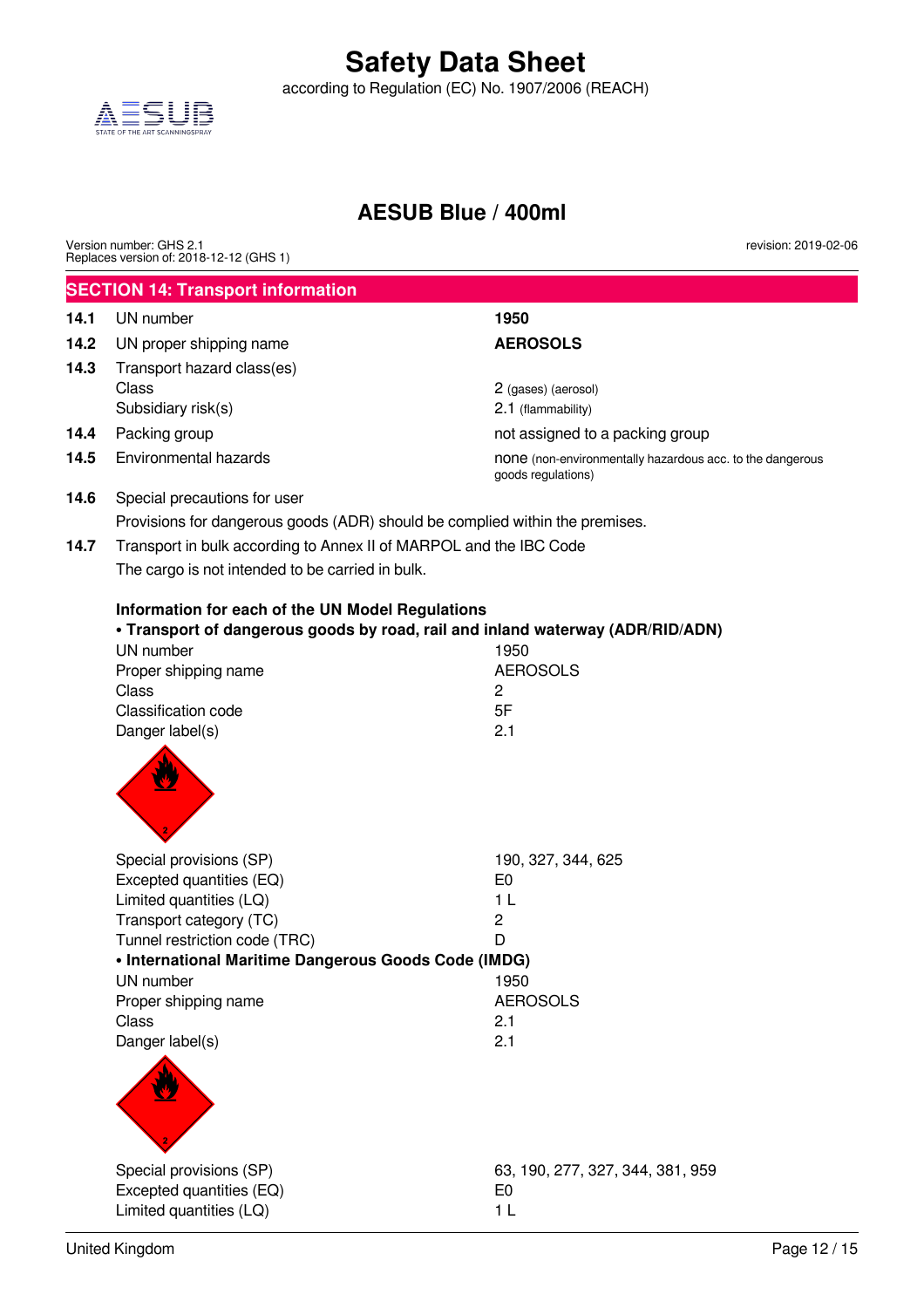

according to Regulation (EC) No. 1907/2006 (REACH)



### **AESUB Blue / 400ml**

| Version number: GHS 2.1<br>Replaces version of: 2018-12-12 (GHS 1) |                     | revision: 2019-02-06 |
|--------------------------------------------------------------------|---------------------|----------------------|
| <b>EmS</b>                                                         | $F-D, S-U$          |                      |
| Stowage category                                                   |                     |                      |
| • International Civil Aviation Organization (ICAO-IATA/DGR)        |                     |                      |
| UN number                                                          | 1950                |                      |
| Proper shipping name                                               | Aerosols, flammable |                      |
| Class                                                              | 2.1                 |                      |
| Danger label(s)                                                    | 2.1                 |                      |
| Special provisions (SP)                                            | A145, A167          |                      |
| Excepted quantities (EQ)                                           | E0                  |                      |
| Limited quantities (LQ)                                            | 30 kg               |                      |
|                                                                    |                     |                      |

#### **SECTION 15: Regulatory information**

**15.1 Safety, health and environmental regulations/legislation specific for the substance or mixture Relevant provisions of the European Union (EU)**

#### **• Directive 75/324/EEC relating to aerosol dispensers**

| Classification of the gas/aerosol | <b>Extremely flammable</b> |
|-----------------------------------|----------------------------|
|                                   |                            |

Labelling **Labelling** Pressurized container: may burst if heated Keep away from heat, hot surfaces, sparks, open flames and other ignition sources. No smoking Do not pierce or burn, even after use Protect from sunlight. Do not expose to temperatures exceeding 50 °C/122 °F

#### **15.2 Chemical Safety Assessment**

Chemical safety assessments for substances in this mixture were not carried out.

#### **SECTION 16: Other information**

| <b>Abbreviations and acronyms</b> |                                                                                                                                                                                                                          |  |
|-----------------------------------|--------------------------------------------------------------------------------------------------------------------------------------------------------------------------------------------------------------------------|--|
| Abbr.                             | <b>Descriptions of used abbreviations</b>                                                                                                                                                                                |  |
| 2006/15/EC                        | Comission Directive establishing a second list of indicative occupational exposure limit values in implementation of<br>Council Directive 98/24/EC and amending Directives 91/322/EEC and 2000/39/EC                     |  |
| <b>ADN</b>                        | Accord européen relatif au transport international des marchandises dangereuses par voies de navigation<br>intérieures (European Agreement concerning the International Carriage of Dangerous Goods by Inland Waterways) |  |
| <b>ADR</b>                        | Accord européen relatif au transport international des marchandises dangereuses par route (European Agreement<br>concerning the International Carriage of Dangerous Goods by Road)                                       |  |
| <b>Aquatic Acute</b>              | Hazardous to the aquatic environment - acute hazard                                                                                                                                                                      |  |
| Aquatic Chronic                   | Hazardous to the aquatic environment - chronic hazard                                                                                                                                                                    |  |
| Asp. Tox.                         | Aspiration hazard                                                                                                                                                                                                        |  |
| <b>BCF</b>                        | Bioconcentration factor                                                                                                                                                                                                  |  |
| <b>BOD</b>                        | Biochemical Oxygen Demand                                                                                                                                                                                                |  |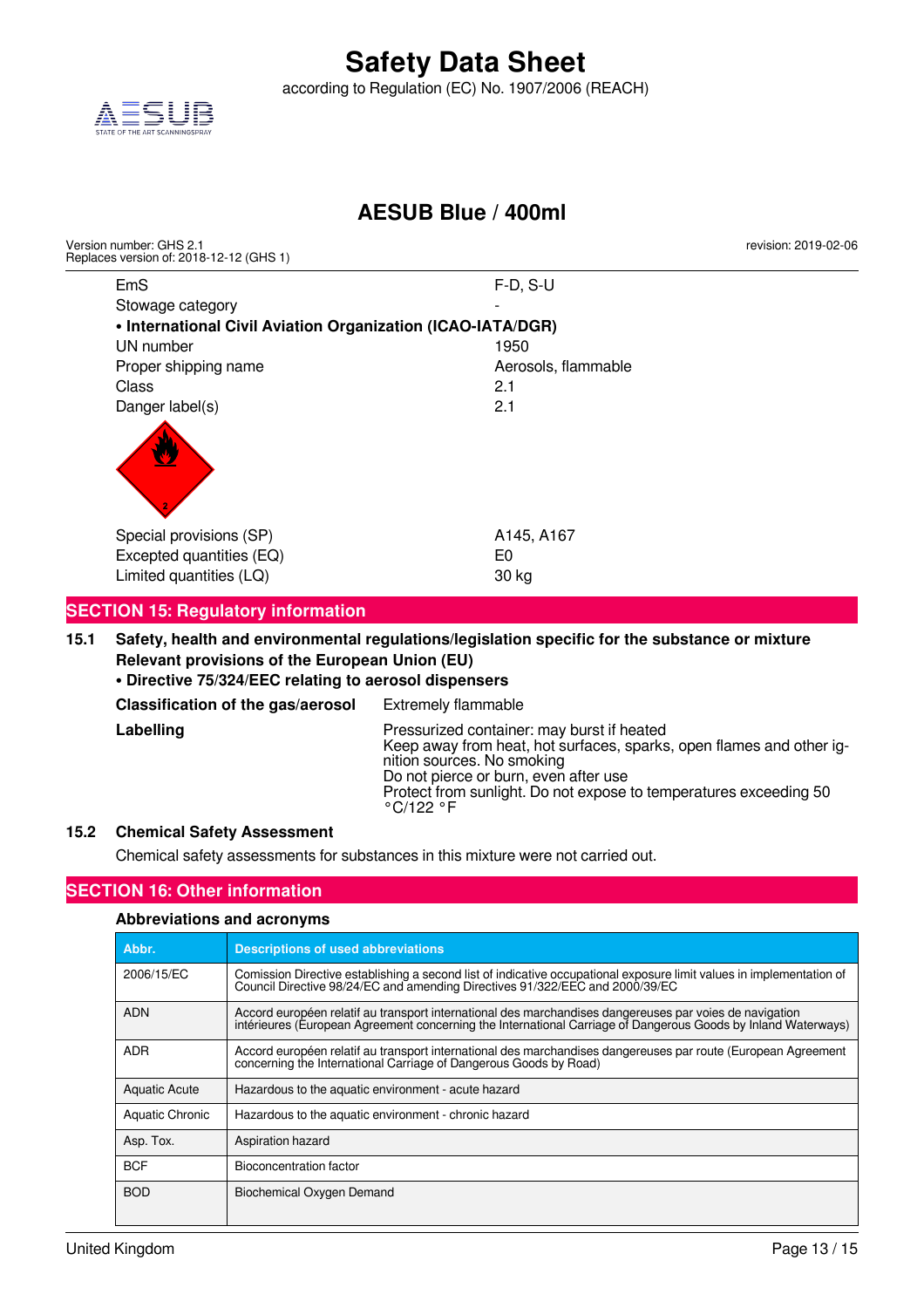

according to Regulation (EC) No. 1907/2006 (REACH)

## **AESUB Blue / 400ml**

Version number: GHS 2.1 Replaces version of: 2018-12-12 (GHS 1)

| Abbr.           | <b>Descriptions of used abbreviations</b>                                                                                                                                            |
|-----------------|--------------------------------------------------------------------------------------------------------------------------------------------------------------------------------------|
| CAS             | Chemical Abstracts Service (service that maintains the most comprehensive list of chemical substances)                                                                               |
| Ceiling-C       | Ceiling value                                                                                                                                                                        |
| <b>CLP</b>      | Regulation (EC) No 1272/2008 on classification, labelling and packaging of substances and mixtures                                                                                   |
| <b>CMR</b>      | Carcinogenic, Mutagenic or toxic for Reproduction                                                                                                                                    |
| COD             | Chemical oxygen demand                                                                                                                                                               |
| <b>DGR</b>      | Dangerous Goods Regulations (see IATA/DGR)                                                                                                                                           |
| <b>DMEL</b>     | Derived Minimal Effect Level                                                                                                                                                         |
| <b>DNEL</b>     | Derived No-Effect Level                                                                                                                                                              |
| EC No           | The EC Inventory (EINECS, ELINCS and the NLP-list) is the source for the seven-digit EC number, an identifier of<br>substances commercially available within the EU (European Union) |
| EH40/2005       | EH40/2005 Workplace exposure limits (http://www.nationalarchives.gov.uk/doc/open-government-licence/)                                                                                |
| <b>EINECS</b>   | European Inventory of Existing Commercial Chemical Substances                                                                                                                        |
| <b>ELINCS</b>   | European List of Notified Chemical Substances                                                                                                                                        |
| EmS             | <b>Emergency Schedule</b>                                                                                                                                                            |
| Flam, Gas       | Flammable gas                                                                                                                                                                        |
| Flam. Liq.      | Flammable liquid                                                                                                                                                                     |
| <b>GHS</b>      | "Globally Harmonized System of Classification and Labelling of Chemicals" developed by the United Nations                                                                            |
| <b>IATA</b>     | International Air Transport Association                                                                                                                                              |
| <b>IATA/DGR</b> | Dangerous Goods Regulations (DGR) for the air transport (IATA)                                                                                                                       |
| <b>ICAO</b>     | International Civil Aviation Organization                                                                                                                                            |
| <b>IMDG</b>     | International Maritime Dangerous Goods Code                                                                                                                                          |
| <b>IOELV</b>    | Indicative occupational exposure limit value                                                                                                                                         |
| log KOW         | n-Octanol/water                                                                                                                                                                      |
| <b>MARPOL</b>   | International Convention for the Prevention of Pollution from Ships (abbr. of "Marine Pollutant")                                                                                    |
| <b>NLP</b>      | No-Longer Polymer                                                                                                                                                                    |
| <b>PBT</b>      | Persistent, Bioaccumulative and Toxic                                                                                                                                                |
| <b>PNEC</b>     | <b>Predicted No-Effect Concentration</b>                                                                                                                                             |
| ppm             | Parts per million                                                                                                                                                                    |
| Press. Gas      | Gas under pressure                                                                                                                                                                   |
| <b>RCP</b>      | Reciprocal calculation procedure                                                                                                                                                     |
| <b>REACH</b>    | Registration, Evaluation, Authorisation and Restriction of Chemicals                                                                                                                 |
| Repr.           | Reproductive toxicity                                                                                                                                                                |
| <b>RID</b>      | Règlement concernant le transport International ferroviaire des marchandises Dangereuses (Regulations concern-<br>ing the International carriage of Dangerous goods by Rail)         |
| Skin Corr.      | Corrosive to skin                                                                                                                                                                    |
| Skin Irrit.     | Irritant to skin                                                                                                                                                                     |